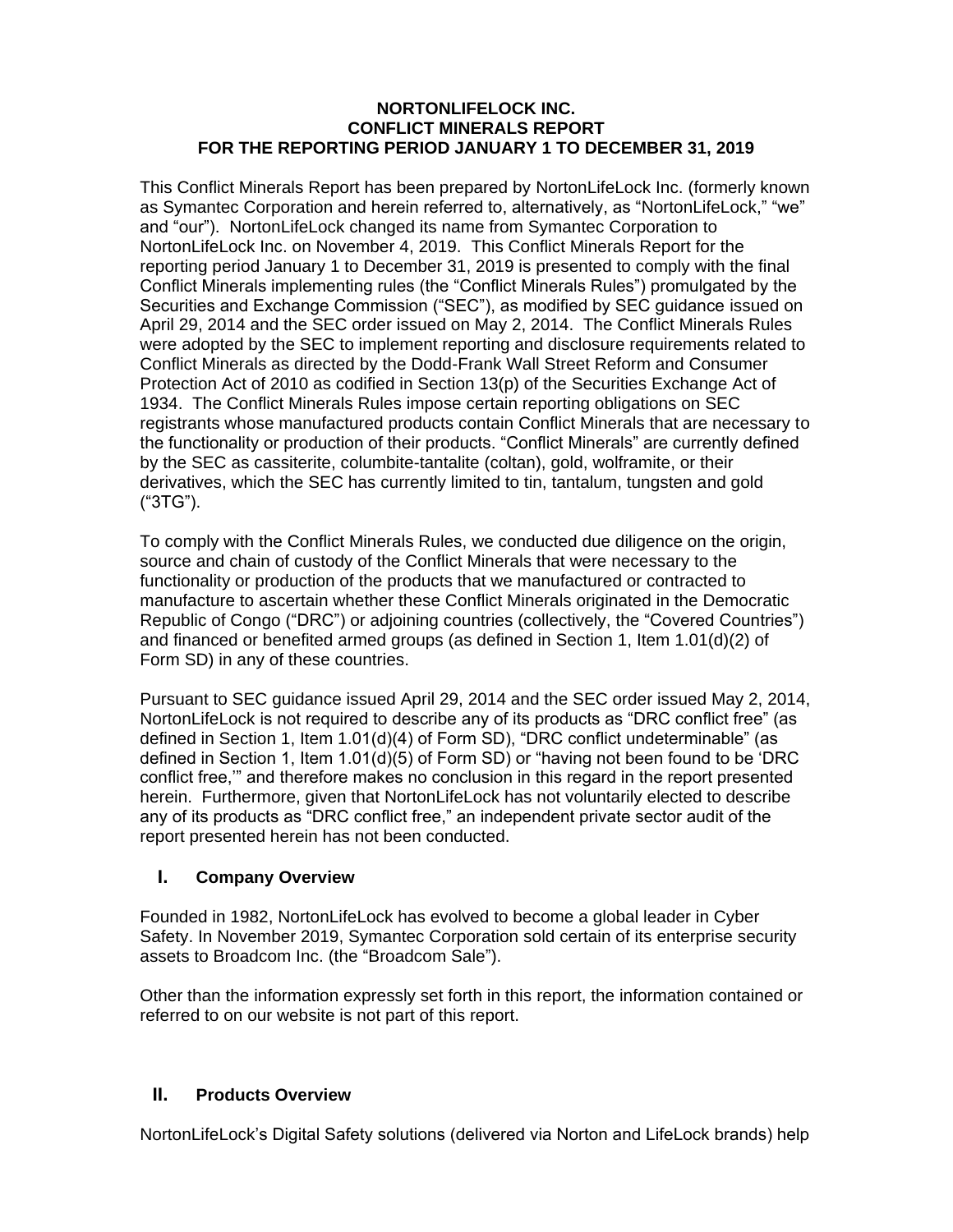consumers protect their information, identity, devices, and networks at home and online. All tier one suppliers of physical products that were manufactured in 2019 (whether before or after the consummation of the Broadcom Sale) are considered in-scope suppliers, and are referred to herein as "suppliers." These suppliers manufacture (i) appliances and (ii) tokens.

# **III. Supply Chain Overview**

All of NortonLifeLock's product manufacturing is outsourced to Subcontract Manufacturing and Logistic Partners. Our 2019 suppliers are located in North America, South America, EMEA, Russia and Asia. NortonLifeLock distributed the Responsible Minerals Initiative's ("RMI") Conflict Minerals Reporting Template (the "Survey") to 11 suppliers, and nine of those suppliers responded. As of April 9, 2020, these suppliers had identified 338 3TG smelter or refiner facilities from which they sourced Conflict Minerals, and 330 of those facilities had successfully completed an assessment against the applicable RMI Responsible Iminerals Assurance Process ("RMAP") standard or an equivalent cross-recognized assessment.

# **IV. Conflict Minerals Analysis and Reasonable Country of Origin Inquiry**

Based upon a review of our product categories and our reasonable country of origin inquiry ("RCOI"), we have concluded that:

- Our appliance and token products contain Conflict Minerals that are necessary to the production or functionality of such products; and
- We are unable to determine whether the Conflict Minerals present in such products originate in the Covered Countries.

We are therefore required pursuant to the Conflict Minerals Rules to file with the SEC a Form SD and a Conflict Minerals Report as an exhibit thereto.

## **V. Design of Due Diligence Measures**

NortonLifeLock designed its due diligence with respect to the source and chain of custody of the Conflict Minerals contained in its products based on the five-step framework set forth in the Third Edition of the Organisation for Economic Co-operation and Development's Due Diligence Guidance for Responsible Supply Chains of Minerals from Conflict- affected and High-Risk Areas and the supplements thereto.

## **VI. Due Diligence Measures Performed by NortonLifeLock**

*Step #1: Establish Strong Company Management Systems*

- NortonLifeLock maintains a policy on Conflict Minerals (the "Policy"). The Policy can be viewed at [https://www.nortonlifelock.com/about/corporate](https://www.nortonlifelock.com/about/corporate-responsibility/resources/corporate-responsibility-policies)[responsibility/resources/corporate-responsibility-policies](https://www.nortonlifelock.com/about/corporate-responsibility/resources/corporate-responsibility-policies). The Policy has been communicated to relevant personnel, and it is available to all NortonLifeLock employees and the public via NortonLifeLock's website.
- NortonLifeLock's Conflict Minerals Team (the "Team") is responsible for Conflict Minerals due diligence, governance and reporting. The Team consists of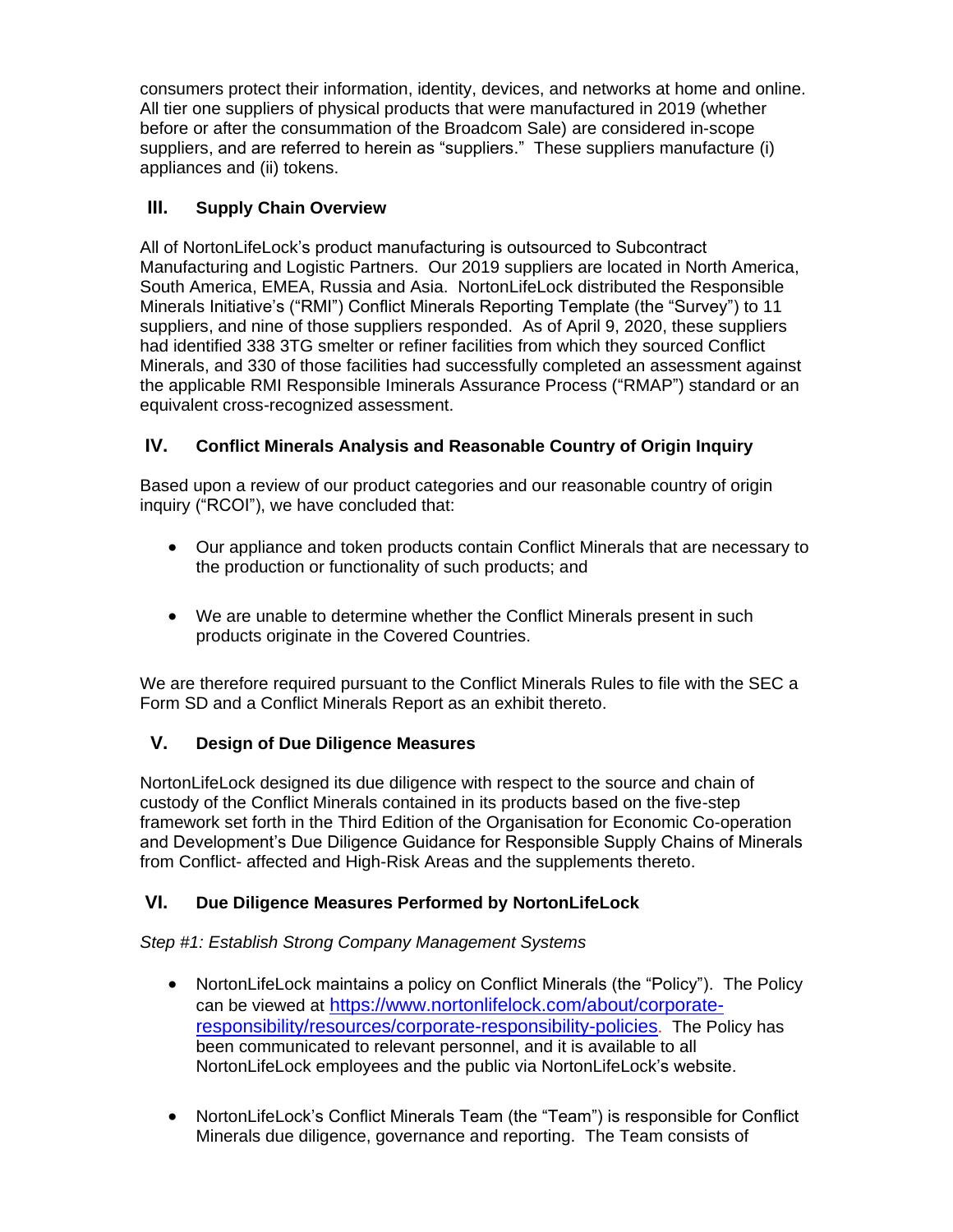representatives from Global Supply Chain Management, Finance, Legal and Corporate Responsibility, all of whom have experience and expertise with respect to the requirements of the Conflict Minerals Rules, and is supported by external consultants. Oversight of NortonLifeLock's Conflict Minerals due diligence, governance and reporting is exercised by the Disclosure Committee and the Nominating and Governance Committee of the Company's Board of Directors. The Team is supported by a member of NortonLifeLock's Senior Management Team.

- To make training regarding Conflict Minerals compliance available to suppliers, NortonLifeLock refers suppliers to the RMI's website at [www.responsiblemineralsinitiative.org/training-and-resources,](http://www.responsiblemineralsinitiative.org/training-and-resources) which contains Conflict Minerals training materials and resources for suppliers.
- NortonLifeLock's Policy is available to existing suppliers and was made available to new suppliers as part of the "new supplier" onboarding process. In addition, NortonLifeLock incorporated a provision requiring compliance with the Conflict Minerals Rules and the Policy into (i) new supplier agreements and (ii) existing supplier agreements when such agreements were negotiated for renewal.
- Pursuant to the Policy, concerned parties may contact NortonLifeLock regarding complaints related to Conflict Minerals compliance by contacting NortonLifeLock's Ethics Line via telephone by choosing a number from <https://secure.ethicspoint.com/domain/media/en/gui/28771/index.html> or by sending an e-mail to the Office of Ethics and Compliance at ethicsandcompliance@nortonlifelock.com. Suppliers may also contact their supply chain representative in their region.
- All documentation and records, including all material communications with suppliers, are retained electronically for a period of five (5) years.

### *Step #2: Identify and Assess Risk in the Supply Chain*

- NortonLifeLock maintains a Conflict Minerals Compliance Program (the "Program") that outlines the process for supplier due diligence and engagement.
- The Program includes the identification of the suppliers that provide inputs to NortonLifeLock's products that may contain Conflict Minerals. This analysis is performed on an annual basis, as well as through the ongoing supplier approval and onboarding process, with data pulled from the global supplier database.
- The Corporate Responsibility Team works with Global Supply Chain Management, Legal and Finance to determine the enterprise reporting entity for compliance purposes. This includes the determination of whether any of NortonLifeLock's subsidiaries, joint ventures, or acquired companies are in-scope or out-of-scope for the respective reporting year pursuant to the Conflict Minerals Rules.
- On an annual basis, any new subsidiaries and joint ventures are evaluated for inclusion as an in-scope entity for the purposes of compliance with the Conflict Minerals Rules.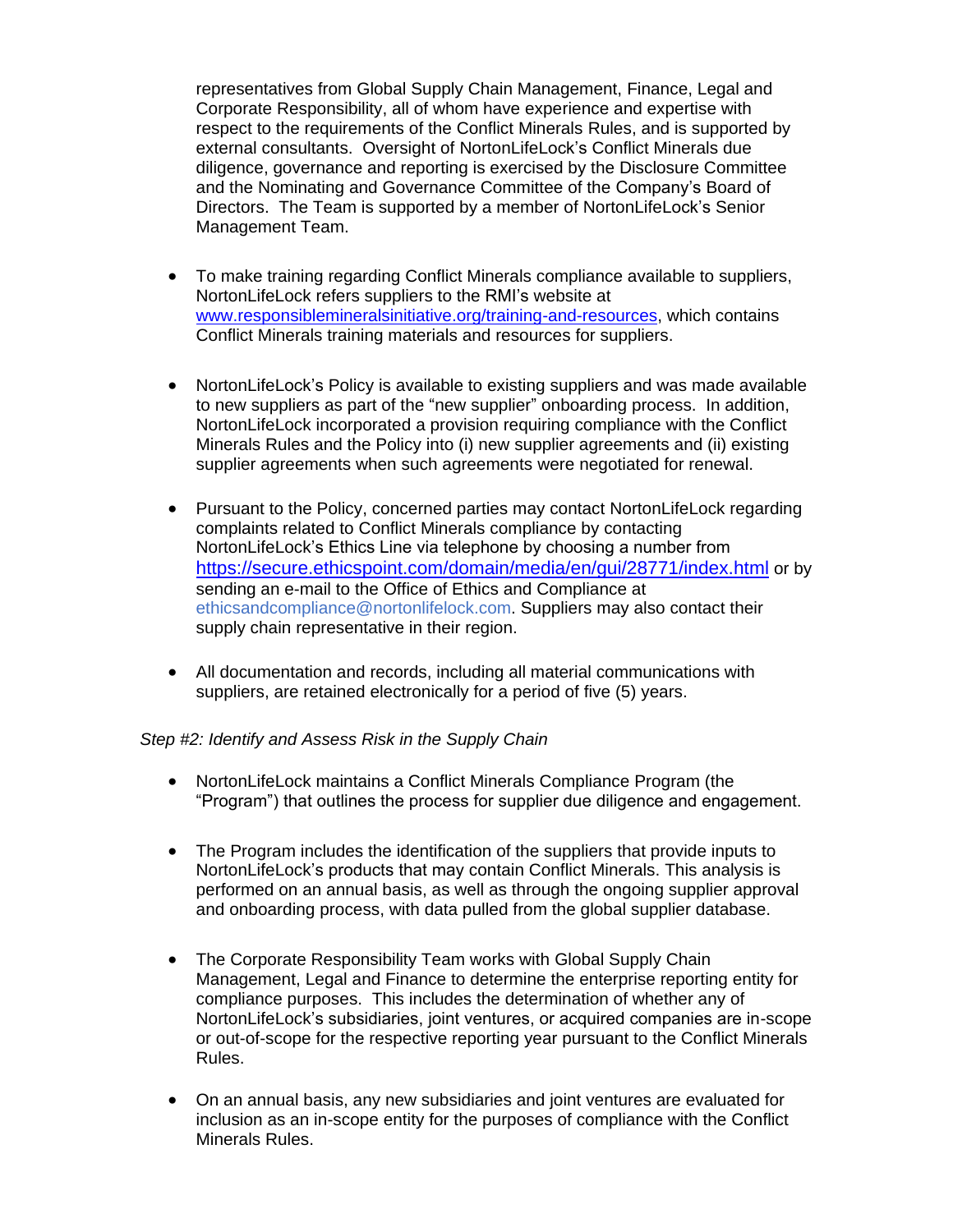- For acquisitions, due diligence is conducted to determine whether the newly acquired organization is subject to the Conflict Minerals Rules.
- For out-of-scope entities, if the entity supplies NortonLifeLock in-scope entities with products NortonLifeLock contracts to manufacture, then the entity is considered a supplier and is surveyed as part of the RCOI process.
- The Survey is emailed annually by the Global Supply Chain Team to all in-scope suppliers along with an introductory email.

### *Step #3: Design and Implement a Strategy to Respond to Identified Risks*

• NortonLifeLock has designed a Due Diligence Decision Tree that sets forth steps to be taken to mitigate risk based on a supplier's Survey responses. Suppliers are ranked for risk, ranging from Low to High, based upon red flags and issues raised by suppliers' Survey responses (the "Risk Levels").

### *Step #4: Carry Out Independent Third-Party Audit of Supply Chain Due Diligence at Identified Points in the Supply Chain*

• As a downstream actor in the supply chain, we do not have a direct relationship with the smelters and refiners that process the Conflict Minerals that are present in our products, and for this reason we rely on the RMI to conduct third-party audits of smelters and refiners.

### *Step #5: Report on Supply Chain Due Diligence*

• As required by the Conflict Minerals Rules, we have filed a Form SD and a Conflict Minerals Report as an exhibit thereto for the 2019 reporting year. The Form SD and Conflict Minerals Report are also available on our website at [https://www.nortonlifelock.com/about/corporate](https://www.nortonlifelock.com/about/corporate-responsibility/resources/corporate-responsibility-policies)[responsibility/resources/corporate-responsibility-policies](https://www.nortonlifelock.com/about/corporate-responsibility/resources/corporate-responsibility-policies).

### **VII. Supplier Survey Responses and Smelter and Refiner Information**

The supplier Survey results were as follows:

- 82% of in-scope suppliers responded using the Survey.
- 100% of in-scope suppliers who responded provide products that contain Conflict Minerals.
- 78% of in-scope suppliers who responded source from the Covered Countries.
- 100% of in-scope suppliers who responded have a Conflict Minerals policy in place, and 67% of such in-scope suppliers have made their policy available to the public.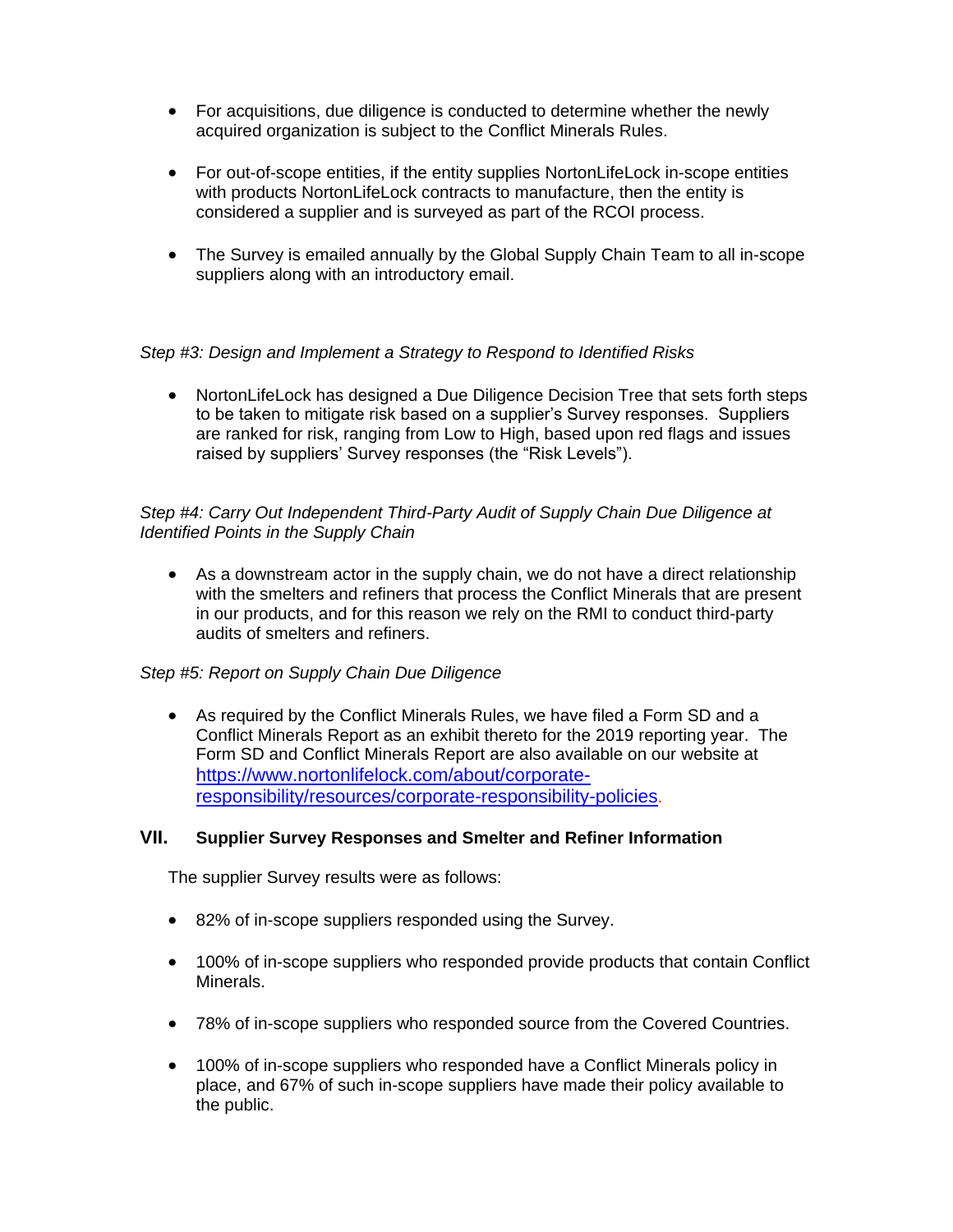- 89% of in-scope suppliers who responded require their direct suppliers to be DRC conflict-free (as defined in the Survey).
- 100% of in-scope suppliers who responded have implemented due diligence measures for conflict-free sourcing.
- 100% of in-scope suppliers who responded collect conflict minerals due diligence information from their suppliers that is in conformance with the IPC-1755 Conflict Minerals Data Exchange Standard.
- 100% of in-scope suppliers who responded only require their direct suppliers to source the 3TG from smelters whose due diligence practices have been validated by an independent third-party audit program.
- 89% of in-scope suppliers who responded review due diligence information received from their suppliers against their company's expectations.
- 78% of in-scope suppliers who responded have a review process in place that includes corrective action management.
- 33% of in-scope suppliers who responded are subject to the Conflict Minerals Rules.

In addition, Addendum A to this Conflict Minerals Report contains smelter eligibility, audit and location information and a list of those smelters reported by our suppliers that appear on the RMI's Standard Smelter List.

### **VIII. Steps to Mitigate Risk**

NortonLifeLock intends to take the following steps to mitigate the risk that its necessary Conflict Minerals benefit armed groups:

- Follow up with suppliers to improve the quality of their Surveys and continue to engage with them to obtain complete Surveys in a timely manner;
- Support the development of supplier capabilities to perform Conflict Mineralsrelated due diligence by means of the implementation of risk mitigation measures, as appropriate; and
- provide ongoing training regarding emerging best practices and other relevant topics to NortonLifeLock personnel responsible for Conflict Minerals compliance.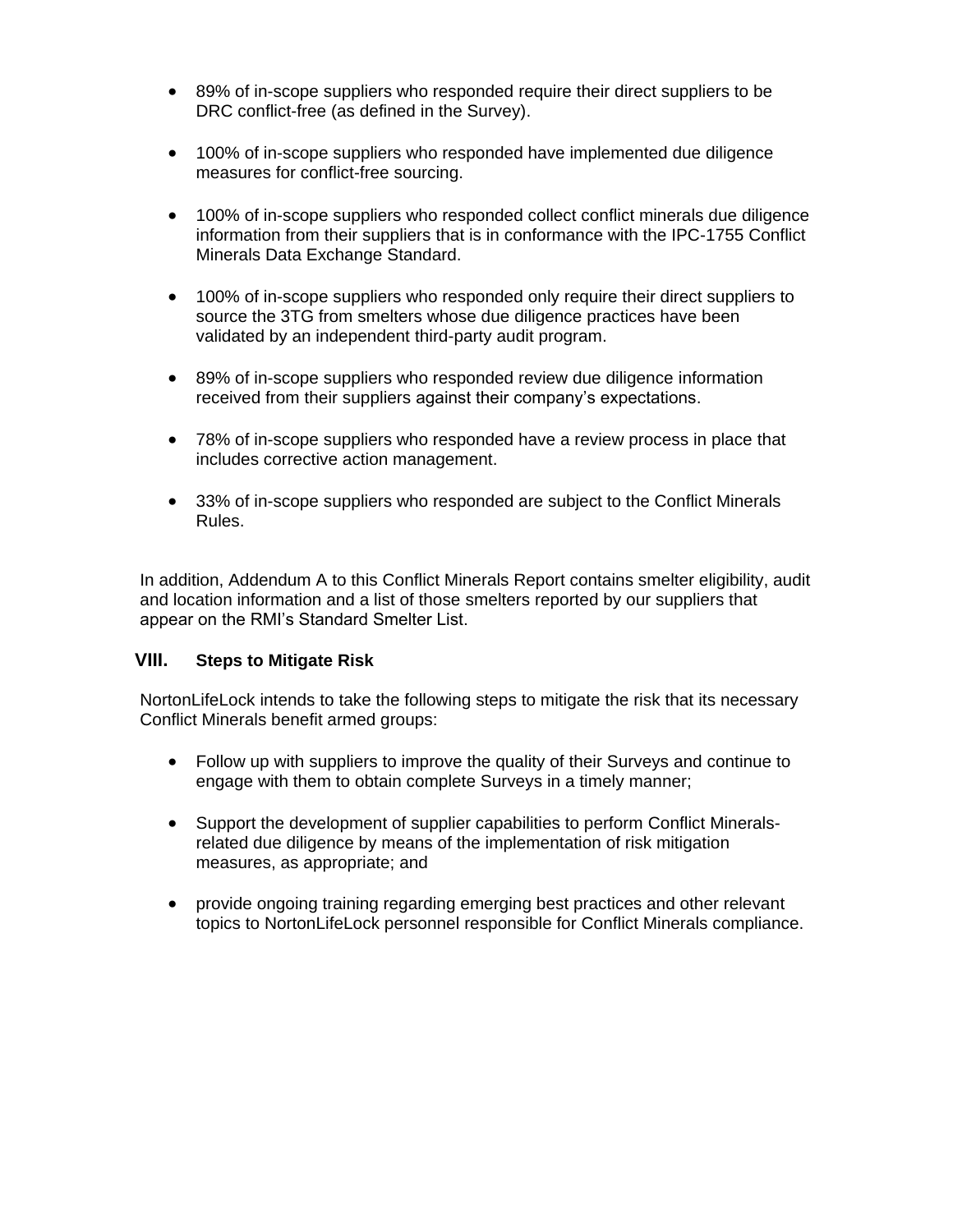#### FORWARD-LOOKING STATEMENTS

Statements relating to due diligence improvements and certain other statements herein are forward-looking in nature and are based on NortonLifeLock's management's current expectations or beliefs. These forward-looking statements are not a guarantee of performance and are subject to a number of uncertainties and other factors that may be outside of NortonLifeLock's control and that could cause actual events to differ materially from those expressed or implied by the statements made herein.

#### DOCUMENTS INCORPORATED BY REFERENCE

Unless otherwise stated herein, any documents, third-party materials or references to websites (including NortonLifeLock's) are not incorporated by reference in, or considered to be a part of, this Conflict Minerals Report, unless expressly incorporated by reference herein.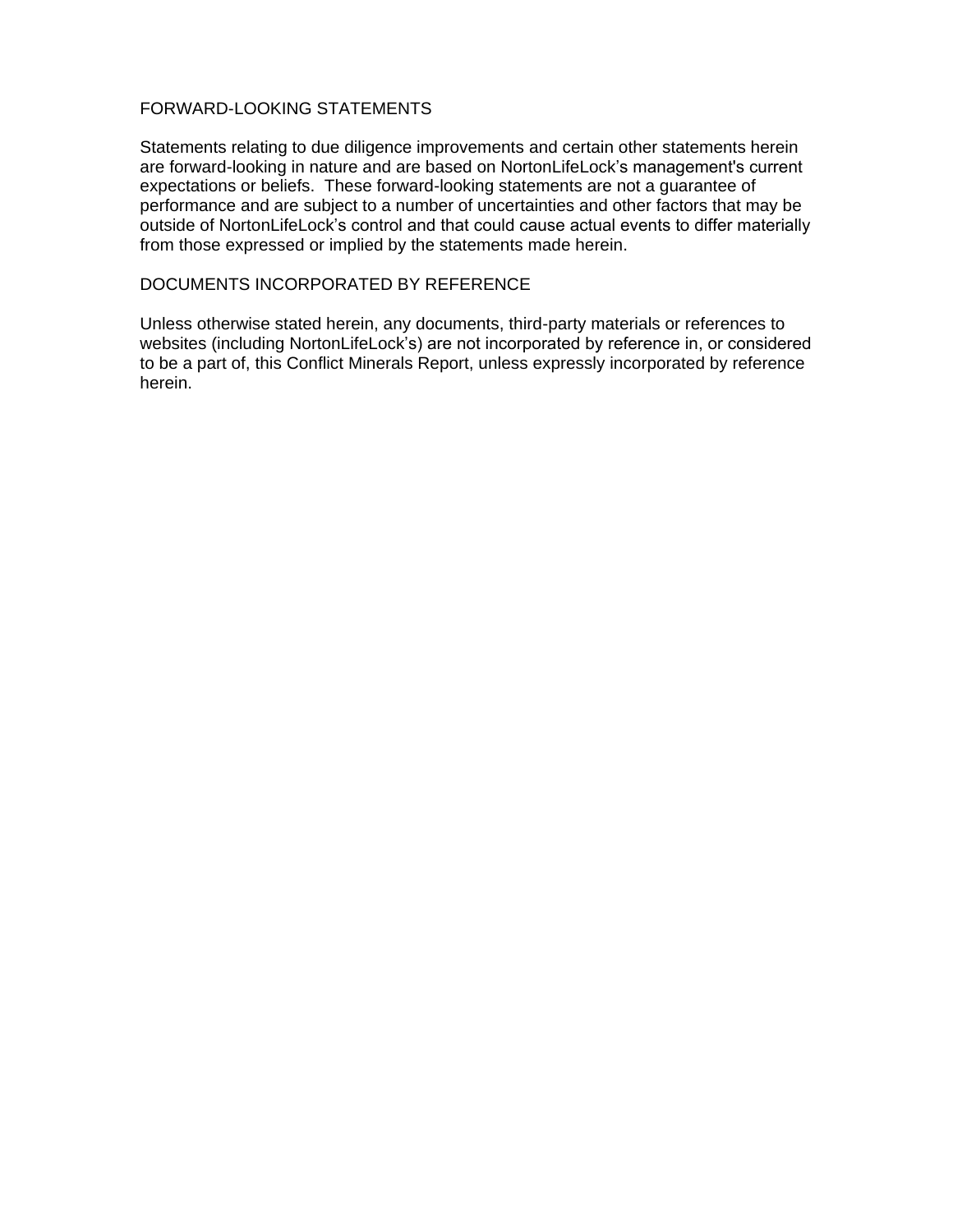### Addendum A

The smelter information below was reported by NortonLifeLock suppliers using the RMI's Conflict Minerals Reporting Template, Revision 5.12.

Data collection was completed between January 2019 and April 2019.

For more detail and the most current status of each smelter, please visit the RMI's website at [www.responsiblemineralsinitiative.org.](http://www.responsiblemineralsinitiative.org/)

For the purposes of the table and chart immediately below, smelter eligibility status refers to whether or not the entity meets the definition of a smelter / refiner under the RMAP standards and is subsequently eligible for an audit; please refer to [http://www.responsiblemineralsinitiative.org/members/database-field-definitions.](https://clicktime.symantec.com/3Thwonqhx7WPoLYKtjMG3TJ7Vc?u=http%3A%2F%2Fwww.responsiblemineralsinitiative.org%2Fmembers%2Fdatabase-field-definitions)

| <b>Smelter Eligibility Status   Definition</b> |                                                                                                                                                             |
|------------------------------------------------|-------------------------------------------------------------------------------------------------------------------------------------------------------------|
| Alleged                                        | Unknown if entity is a smelter / refiner; more research is needed;<br>not included in the CMRT Standard Smelter List                                        |
| Eligible                                       | Meets the definition of a smelter / refiner; included in the CMRT<br><b>Standard Smelter List</b>                                                           |
| Not Eligible                                   | Does not meet the definition of a smelter / refiner or is otherwise<br>ineligible for the program; not included in the CMRT Standard<br><b>Smelter List</b> |

# Smelter Eligibility Status

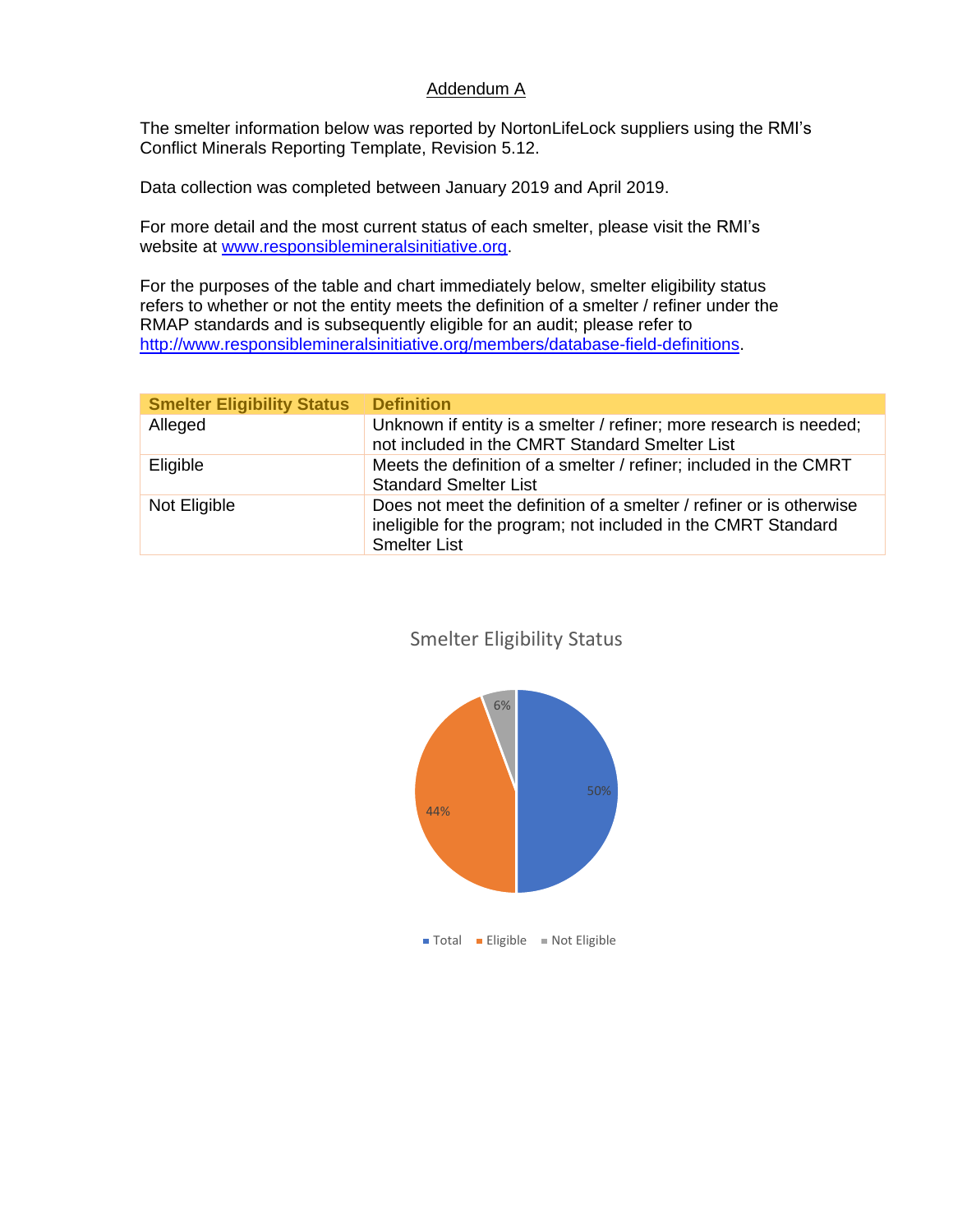| <b>Smelter Audit Status</b>                                      | <b>Definition</b>                                                                                                                                                              |
|------------------------------------------------------------------|--------------------------------------------------------------------------------------------------------------------------------------------------------------------------------|
| Active                                                           | Engaged in the RMAP but not yet conformant                                                                                                                                     |
| Communication Suspended -<br>Not Interested                      | Facility has strongly communicated a lack of interest in participation<br>in the RMAP                                                                                          |
| Communication Suspended -<br><b>Temporarily Ceased Operation</b> | Facility has temporarily ceased operations                                                                                                                                     |
| Conformant                                                       | Audited and found conformant with the relevant RMAP standard                                                                                                                   |
| Due Diligence Vetting Process                                    | Facility does not meet RMI's requirements for participation according<br>to the due diligence vetting process                                                                  |
| In Communication                                                 | Not yet active but in communication with RMAP and/or member<br>company                                                                                                         |
| Non-Conformant                                                   | Audited but found not conformant with the relevant RMAP standard                                                                                                               |
| Not Applicable                                                   | Not eligible for the RMAP                                                                                                                                                      |
| <b>Outreach Required</b>                                         | Outreach needed by RMI member companies to contact entity and<br>encourage its participation in RMAP audit                                                                     |
| RMI Due Diligence Review -<br>Unable to Proceed                  | For facilities that have not met the threshold for Due Diligence Vetting<br>Process after a period of six months. Status may change if additional<br>information is submitted. |

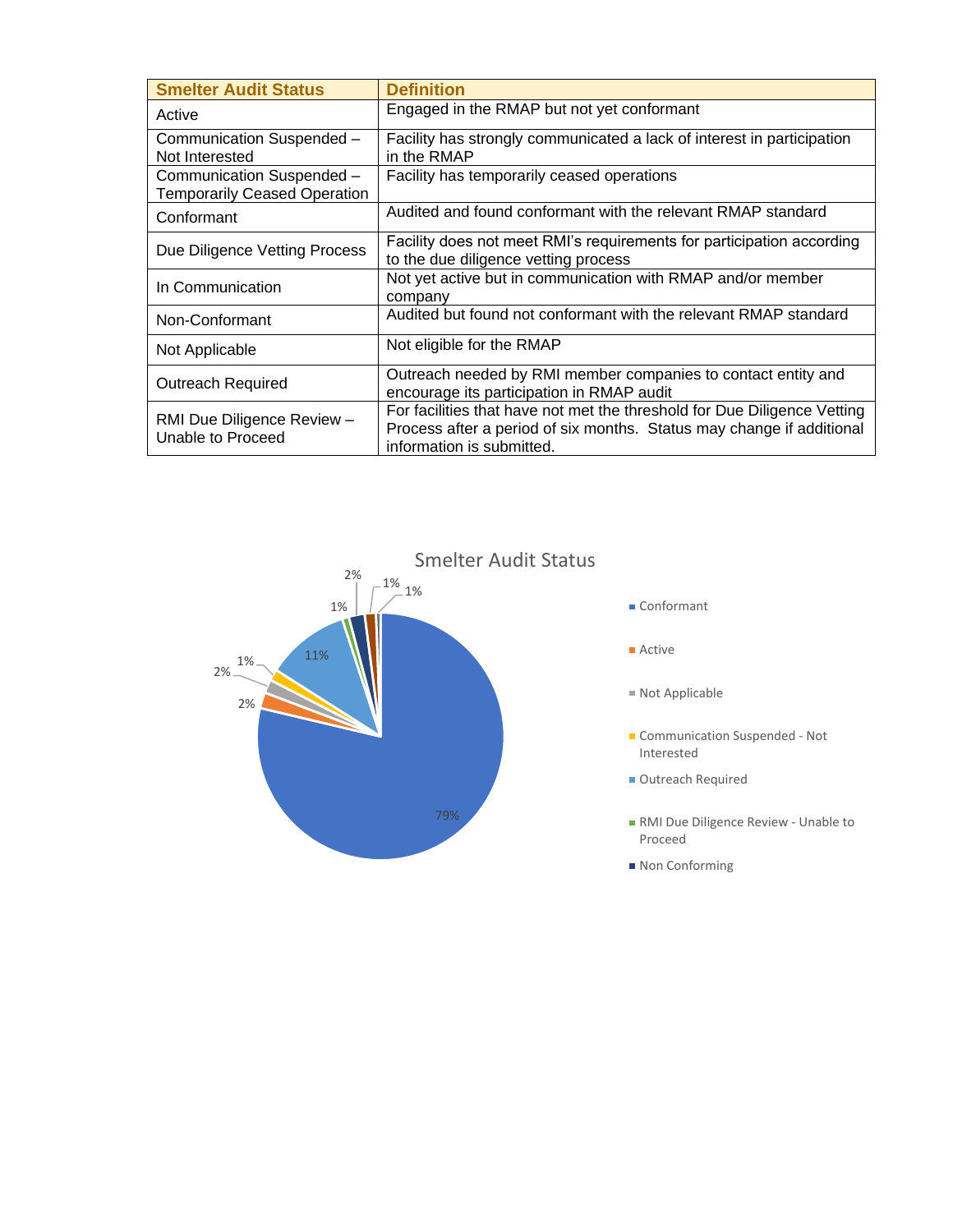Conformant Smelters by Metal





Top Smelter Locations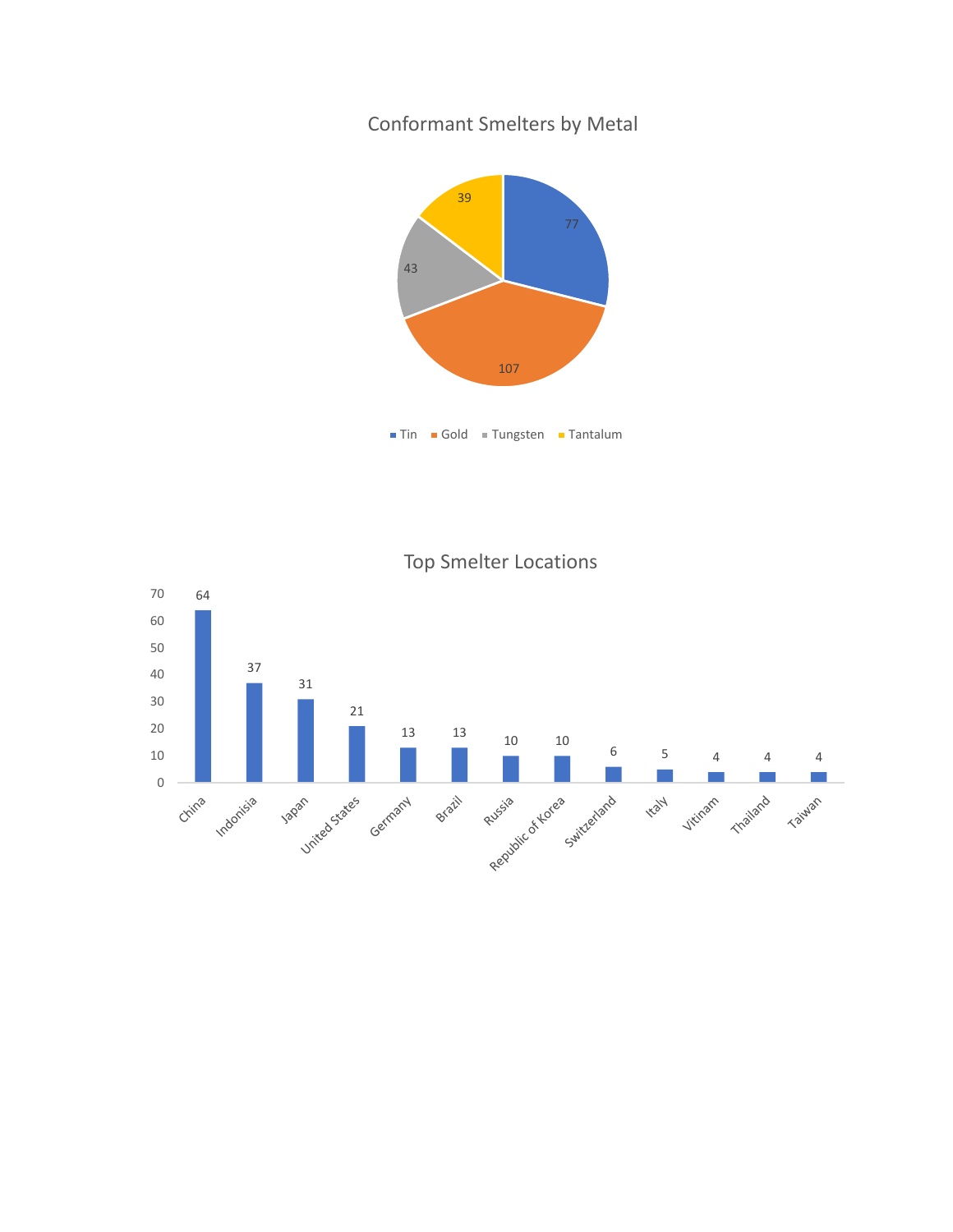| <b>Metal</b> | <b>Smelter Name as Provided by Supplier</b>                   | <b>Country Location</b>   |
|--------------|---------------------------------------------------------------|---------------------------|
| Gold         | 8853 S.p.A.                                                   | <b>ITALY</b>              |
| Gold         | <b>Advanced Chemical Company</b>                              | UNITED STATES OF AMERICA  |
| Gold         | Western Australian Mint (T/a The Perth Mint)                  | <b>AUSTRALIA</b>          |
| Gold         | Aida Chemical Industries Co., Ltd.                            | <b>JAPAN</b>              |
| Gold         | Al Etihad Gold Refinery DMCC                                  | UNITED ARAB EMIRATES      |
| Gold         | Allgemeine Gold-und Silberscheideanstalt A.G.                 | <b>GERMANY</b>            |
| Gold         | Almalyk Mining and Metallurgical Complex (AMMC)               | <b>UZBEKISTAN</b>         |
| Gold         | Asahi Pretec Corp.                                            | <b>JAPAN</b>              |
| Gold         | AngloGold Ashanti Corrego do Sitio Mineracao                  | <b>BRAZIL</b>             |
| Gold         | Argor-Heraeus S.A.                                            | SWITZERLAND               |
| Gold         | Asahi Refining Canada Ltd.                                    | CANADA                    |
| Gold         | Asahi Refining USA Inc.                                       | UNITED STATES OF AMERICA  |
| Gold         | Asaka Riken Co., Ltd.                                         | <b>JAPAN</b>              |
| Gold         | <b>AU Traders and Refiners</b>                                | <b>SOUTH AFRICA</b>       |
| Gold         | <b>Aurubis AG</b>                                             | <b>GERMANY</b>            |
| Gold         | <b>Bangalore Refinery</b>                                     | <b>INDIA</b>              |
| Gold         | Bangko Sentral ng Pilipinas (Central Bank of the Philippines) | <b>PHILIPPINES</b>        |
| Gold         | <b>Boliden AB</b>                                             | SWEDEN                    |
| Gold         | C. Hafner GmbH + Co. KG                                       | <b>GERMANY</b>            |
| Gold         | CCR Refinery - Glencore Canada Corporation                    | <b>CANADA</b>             |
| Gold         | Cendres + Metaux S.A.                                         | SWITZERLAND               |
| Gold         | Chimet S.p.A.                                                 | <b>ITALY</b>              |
| Gold         | Zhongyuan Gold Smelter of Zhongjin Gold Corporation           | <b>CHINA</b>              |
| Gold         | The Refinery of Shandong Gold Mining Co., Ltd.                | <b>CHINA</b>              |
| Gold         | Chugai Mining                                                 | <b>JAPAN</b>              |
| Gold         | DSC (Do Sung Corporation)                                     | KOREA, REPUBLIC OF        |
| Gold         | <b>DODUCO Contacts and Refining GmbH</b>                      | <b>GERMANY</b>            |
| Gold         | Dowa                                                          | <b>JAPAN</b>              |
| Gold         | DS PRETECH Co., Ltd.                                          | KOREA, REPUBLIC OF        |
| Gold         | Eco-System Recycling Co., Ltd.                                | <b>JAPAN</b>              |
| Gold         | <b>Emirates Gold DMCC</b>                                     | UNITED ARAB EMIRATES      |
| Gold         | Moscow Special Alloys Processing Plant                        | RUSSIAN FEDERATION        |
| Gold         | <b>OJSC Novosibirsk Refinery</b>                              | <b>RUSSIAN FEDERATION</b> |
| Gold         | Gold Refinery of Zijin Mining Group Co., Ltd.                 | <b>CHINA</b>              |
| Gold         | <b>Geib Refining Corporation</b>                              | UNITED STATES OF AMERICA  |
| Gold         | HeeSung Metal Ltd.                                            | KOREA, REPUBLIC OF        |
| Gold         | Heimerle + Meule GmbH                                         | <b>GERMANY</b>            |
| Gold         | Heraeus Metals Hong Kong Ltd.                                 | <b>CHINA</b>              |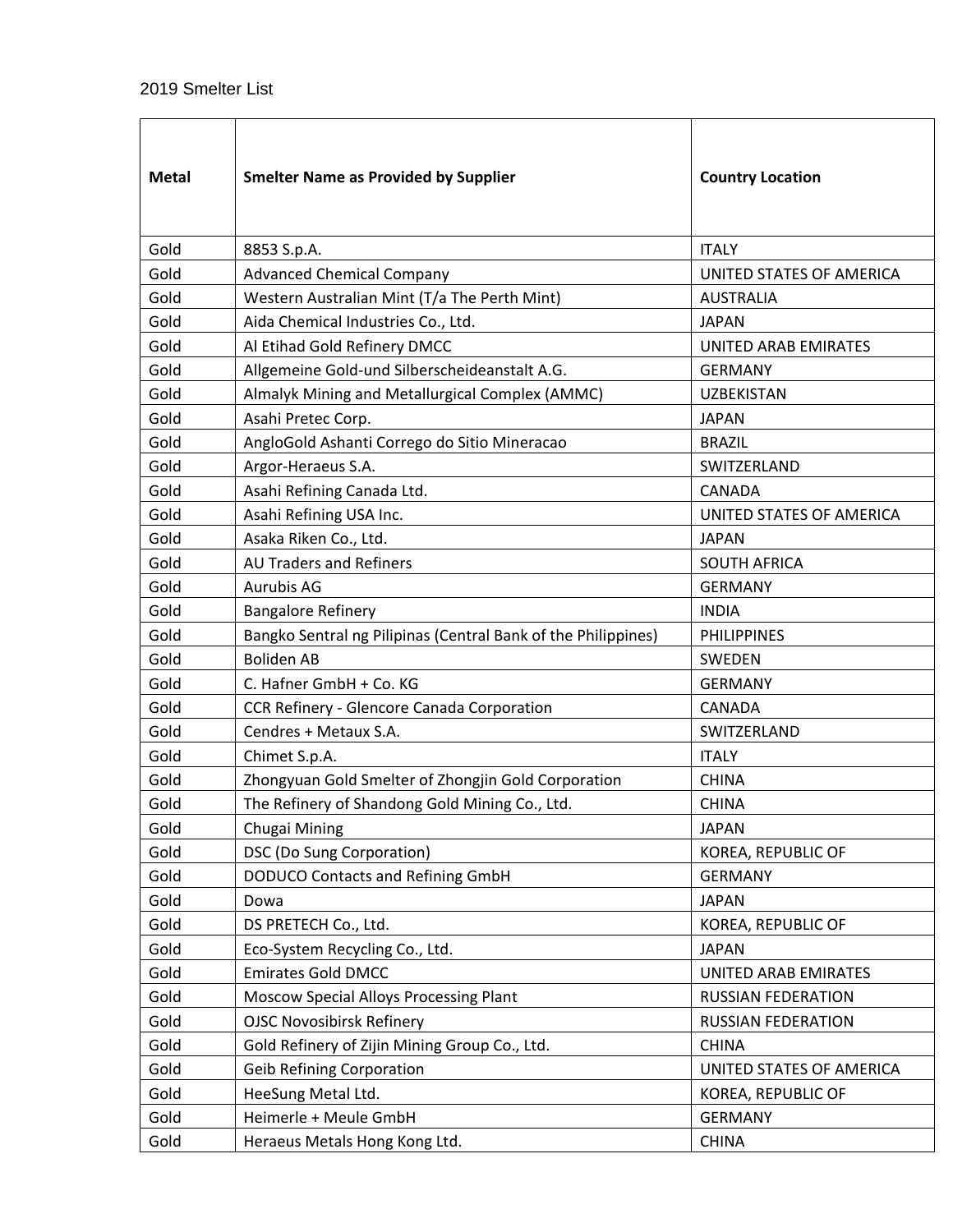| Gold | Heraeus Precious Metals GmbH & Co. KG                       | <b>GERMANY</b>            |
|------|-------------------------------------------------------------|---------------------------|
|      | Inner Mongolia Qiankun Gold and Silver Refinery Share Co.,  |                           |
| Gold | Ltd.                                                        | <b>CHINA</b>              |
| Gold | Ishifuku Metal Industry Co., Ltd.                           | <b>JAPAN</b>              |
| Gold | <b>Istanbul Gold Refinery</b>                               | <b>TURKEY</b>             |
| Gold | Italpreziosi                                                | <b>ITALY</b>              |
| Gold | Japan Mint                                                  | <b>JAPAN</b>              |
| Gold | Jiangxi Copper Co., Ltd.                                    | <b>CHINA</b>              |
| Gold | <b>JSC Uralelectromed</b>                                   | <b>RUSSIAN FEDERATION</b> |
| Gold | JX Nippon Mining & Metals Co., Ltd.                         | <b>JAPAN</b>              |
| Gold | Kazzinc                                                     | KAZAKHSTAN                |
| Gold | Kennecott Utah Copper LLC                                   | UNITED STATES OF AMERICA  |
| Gold | KGHM Polska Miedz Spolka Akcyjna                            | <b>POLAND</b>             |
| Gold | Kojima Chemicals Co., Ltd.                                  | <b>JAPAN</b>              |
| Gold | Korea Zinc Co., Ltd.                                        | KOREA, REPUBLIC OF        |
| Gold | Kyrgyzaltyn JSC                                             | KYRGYZSTAN                |
| Gold | L'Orfebre S.A.                                              | <b>ANDORRA</b>            |
| Gold | LS-NIKKO Copper Inc.                                        | KOREA, REPUBLIC OF        |
| Gold | <b>Marsam Metals</b>                                        | <b>BRAZIL</b>             |
| Gold | Materion                                                    | UNITED STATES OF AMERICA  |
| Gold | Matsuda Sangyo Co., Ltd.                                    | <b>JAPAN</b>              |
| Gold | Sumitomo Metal Mining Co., Ltd.                             | <b>JAPAN</b>              |
| Gold | Metalurgica Met-Mex Penoles S.A. De C.V.                    | <b>MEXICO</b>             |
| Gold | Umicore S.A. Business Unit Precious Metals Refining         | <b>BELGIUM</b>            |
| Gold | Metalor Technologies S.A.                                   | SWITZERLAND               |
| Gold | Metalor Technologies (Hong Kong) Ltd.                       | <b>CHINA</b>              |
| Gold | Metalor Technologies (Singapore) Pte., Ltd.                 | SINGAPORE                 |
| Gold | Metalor Technologies (Suzhou) Ltd.                          | <b>CHINA</b>              |
| Gold | <b>Metalor USA Refining Corporation</b>                     | UNITED STATES OF AMERICA  |
| Gold | Mitsubishi Materials Corporation                            | <b>JAPAN</b>              |
| Gold | Mitsui Mining and Smelting Co., Ltd.                        | <b>JAPAN</b>              |
| Gold | MMTC-PAMP India Pvt., Ltd.                                  | <b>INDIA</b>              |
| Gold | Nadir Metal Rafineri San. Ve Tic. A.S.                      | <b>TURKEY</b>             |
| Gold | Nihon Material Co., Ltd.                                    | <b>JAPAN</b>              |
| Gold | Ogussa Osterreichische Gold- und Silber-Scheideanstalt GmbH | <b>AUSTRIA</b>            |
| Gold | Ohura Precious Metal Industry Co., Ltd.                     | <b>JAPAN</b>              |
|      | OJSC "The Gulidov Krasnoyarsk Non-Ferrous Metals Plant"     |                           |
| Gold | (OJSC Krastsvetmet)                                         | RUSSIAN FEDERATION        |
| Gold | PAMP S.A.                                                   | SWITZERLAND               |
| Gold | Planta Recuperadora de Metales SpA                          | <b>CHILE</b>              |
| Gold | Prioksky Plant of Non-Ferrous Metals                        | RUSSIAN FEDERATION        |
| Gold | PT Aneka Tambang (Persero) Tbk                              | <b>INDONESIA</b>          |
| Gold | PX Precinox S.A.                                            | SWITZERLAND               |
| Gold | Rand Refinery (Pty) Ltd.                                    | <b>SOUTH AFRICA</b>       |
| Gold | REMONDIS PMR B.V.                                           | NETHERLANDS               |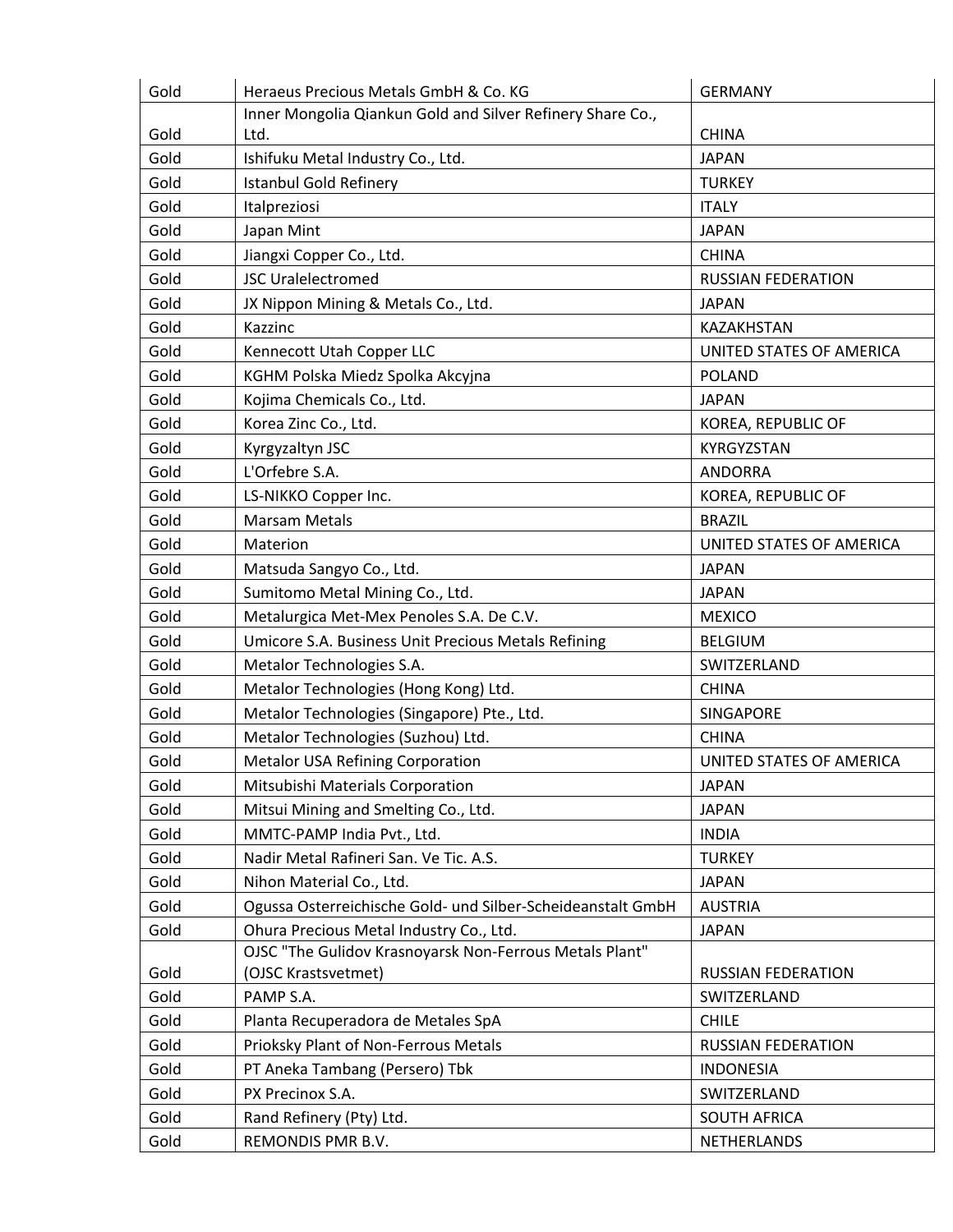| Gold     | Royal Canadian Mint                                  | CANADA                    |
|----------|------------------------------------------------------|---------------------------|
| Gold     | SAAMP                                                | <b>FRANCE</b>             |
| Gold     | Safimet S.p.A                                        | <b>ITALY</b>              |
| Gold     | <b>Samduck Precious Metals</b>                       | KOREA, REPUBLIC OF        |
| Gold     | SAXONIA Edelmetalle GmbH                             | <b>GERMANY</b>            |
| Gold     | SEMPSA Joyeria Plateria S.A.                         | <b>SPAIN</b>              |
| Gold     | Shandong Zhaojin Gold & Silver Refinery Co., Ltd.    | <b>CHINA</b>              |
| Gold     | Tanaka Kikinzoku Kogyo K.K.                          | <b>JAPAN</b>              |
| Gold     | SOE Shyolkovsky Factory of Secondary Precious Metals | <b>RUSSIAN FEDERATION</b> |
| Gold     | Sichuan Tianze Precious Metals Co., Ltd.             | <b>CHINA</b>              |
| Gold     | Singway Technology Co., Ltd.                         | TAIWAN, PROVINCE OF CHINA |
| Gold     | Solar Applied Materials Technology Corp.             | TAIWAN, PROVINCE OF CHINA |
| Gold     | SungEel HiMetal Co., Ltd.                            | KOREA, REPUBLIC OF        |
| Gold     | T.C.A S.p.A                                          | <b>ITALY</b>              |
| Gold     | Tokuriki Honten Co., Ltd.                            | <b>JAPAN</b>              |
| Gold     | TOO Tau-Ken-Altyn                                    | KAZAKHSTAN                |
| Gold     | Torecom                                              | KOREA, REPUBLIC OF        |
| Gold     | Umicore Brasil Ltda.                                 | <b>BRAZIL</b>             |
| Gold     | <b>Umicore Precious Metals Thailand</b>              | <b>THAILAND</b>           |
| Gold     | United Precious Metal Refining, Inc.                 | UNITED STATES OF AMERICA  |
| Gold     | Valcambi S.A.                                        | SWITZERLAND               |
| Gold     | WIELAND Edelmetalle GmbH                             | <b>GERMANY</b>            |
| Gold     | Yamakin Co., Ltd.                                    | <b>JAPAN</b>              |
| Gold     | Yokohama Metal Co., Ltd.                             | <b>JAPAN</b>              |
| Gold     | Eco-System Recycling Co., Ltd. North Plant           | <b>JAPAN</b>              |
| Gold     | Eco-System Recycling Co., Ltd. West Plant            | <b>JAPAN</b>              |
| Tantalum | Asaka Riken Co., Ltd.                                | <b>JAPAN</b>              |
| Tantalum | Changsha South Tantalum Niobium Co., Ltd.            | <b>CHINA</b>              |
| Tantalum | Guangdong Rising Rare Metals-EO Materials Ltd.       | <b>CHINA</b>              |
| Tantalum | D Block Metals, LLC                                  | UNITED STATES OF AMERICA  |
| Tantalum | Exotech Inc.                                         | UNITED STATES OF AMERICA  |
| Tantalum | F&X Electro-Materials Ltd.                           | <b>CHINA</b>              |
| Tantalum | FIR Metals & Resource Ltd.                           | <b>CHINA</b>              |
| Tantalum | Global Advanced Metals Aizu                          | <b>JAPAN</b>              |
| Tantalum | <b>Global Advanced Metals Boyertown</b>              | UNITED STATES OF AMERICA  |
| Tantalum | Guangdong Zhiyuan New Material Co., Ltd.             | <b>CHINA</b>              |
| Tantalum | H.C. Starck Co., Ltd.                                | <b>THAILAND</b>           |
| Tantalum | H.C. Starck Hermsdorf GmbH                           | <b>GERMANY</b>            |
| Tantalum | H.C. Starck Inc.                                     | UNITED STATES OF AMERICA  |
| Tantalum | H.C. Starck Ltd.                                     | <b>JAPAN</b>              |
| Tantalum | H.C. Starck Smelting GmbH & Co. KG                   | <b>GERMANY</b>            |
| Tantalum | H.C. Starck Tantalum and Niobium GmbH                | <b>GERMANY</b>            |
| Tantalum | Hengyang King Xing Lifeng New Materials Co., Ltd.    | <b>CHINA</b>              |
| Tantalum | Jiangxi Dinghai Tantalum & Niobium Co., Ltd.         | <b>CHINA</b>              |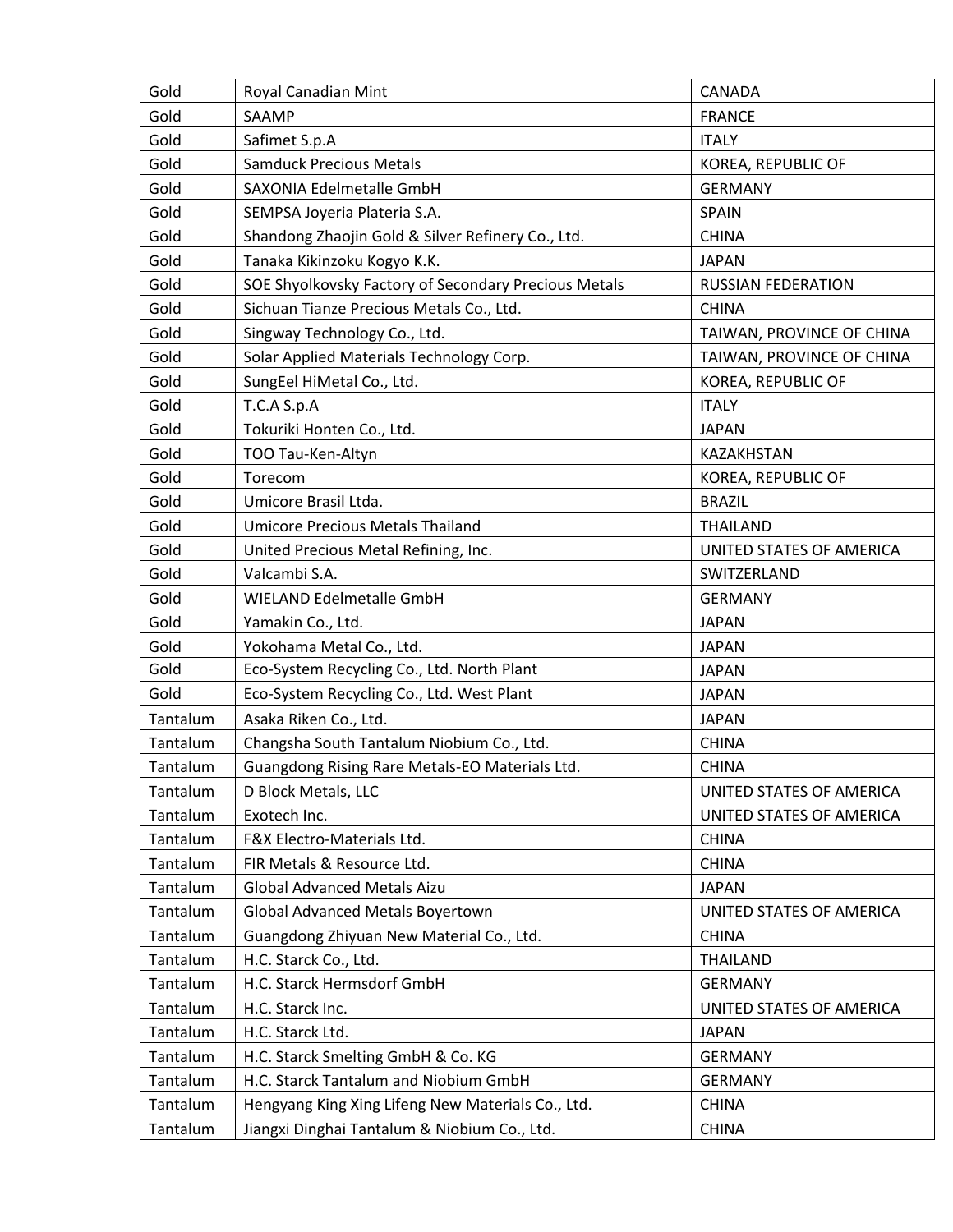| Tantalum             | Jiangxi Tuohong New Raw Material                                                                   | <b>CHINA</b>                                        |
|----------------------|----------------------------------------------------------------------------------------------------|-----------------------------------------------------|
| Tantalum             | JiuJiang JinXin Nonferrous Metals Co., Ltd.                                                        | <b>CHINA</b>                                        |
| Tantalum             | Jiujiang Tanbre Co., Ltd.                                                                          | <b>CHINA</b>                                        |
| Tantalum             | Jiujiang Zhongao Tantalum & Niobium Co., Ltd.                                                      | <b>CHINA</b>                                        |
| Tantalum             | <b>KEMET Blue Metals</b>                                                                           | <b>MEXICO</b>                                       |
| Tantalum             | <b>KEMET Blue Powder</b>                                                                           | UNITED STATES OF AMERICA                            |
| Tantalum             | LSM Brasil S.A.                                                                                    | <b>BRAZIL</b>                                       |
| Tantalum             | Metallurgical Products India Pvt., Ltd.                                                            | <b>INDIA</b>                                        |
| Tantalum             | Mineracao Taboca S.A.                                                                              | <b>BRAZIL</b>                                       |
| Tantalum             | Mitsui Mining and Smelting Co., Ltd.                                                               | <b>JAPAN</b>                                        |
| Tantalum             | <b>NPM Silmet AS</b>                                                                               | <b>ESTONIA</b>                                      |
| Tantalum             | Ningxia Orient Tantalum Industry Co., Ltd.                                                         | <b>CHINA</b>                                        |
|                      |                                                                                                    | NORTH MACEDONIA, REPUBLIC                           |
| Tantalum             | Power Resources Ltd.                                                                               | OF                                                  |
| Tantalum             | QuantumClean                                                                                       | UNITED STATES OF AMERICA                            |
| Tantalum             | Resind Industria e Comercio Ltda.                                                                  | <b>BRAZIL</b>                                       |
| Tantalum             | RFH Tantalum Smeltery Co., Ltd./Yanling Jincheng Tantalum &                                        | <b>CHINA</b>                                        |
| Tantalum             | Niobium Co., Ltd.                                                                                  |                                                     |
|                      | Solikamsk Magnesium Works OAO                                                                      | <b>RUSSIAN FEDERATION</b>                           |
| Tantalum<br>Tantalum | Taki Chemical Co., Ltd.<br><b>Telex Metals</b>                                                     | <b>JAPAN</b><br>UNITED STATES OF AMERICA            |
|                      |                                                                                                    |                                                     |
| Tantalum<br>Tantalum | Ulba Metallurgical Plant JSC                                                                       | KAZAKHSTAN<br><b>CHINA</b>                          |
| Tin                  | XinXing HaoRong Electronic Material Co., Ltd.                                                      | UNITED STATES OF AMERICA                            |
| Tin                  | Alpha<br>PT Bukit Timah                                                                            | <b>INDONESIA</b>                                    |
| Tin                  | PT Refined Bangka Tin                                                                              | <b>INDONESIA</b>                                    |
|                      |                                                                                                    |                                                     |
| Tin<br>Tin           | Yunnan Chengfeng Non-ferrous Metals Co., Ltd.<br>Chenzhou Yunxiang Mining and Metallurgy Co., Ltd. | <b>CHINA</b><br><b>CHINA</b>                        |
|                      |                                                                                                    | <b>CHINA</b>                                        |
| Tin<br>Tin           | Chifeng Dajingzi Tin Industry Co., Ltd.                                                            |                                                     |
|                      | China Tin Group Co., Ltd.                                                                          | <b>CHINA</b>                                        |
| Tin                  | Yunnan Tin Company Limited                                                                         | <b>CHINA</b>                                        |
| Tin                  | CV Ayi Jaya                                                                                        | <b>INDONESIA</b>                                    |
| Tin                  | CV Dua Sekawan                                                                                     | <b>INDONESIA</b>                                    |
| Tin                  | CV Gita Pesona                                                                                     | <b>INDONESIA</b>                                    |
| Tin                  | PT Aries Kencana Sejahtera<br>PT Premium Tin Indonesia                                             | <b>INDONESIA</b>                                    |
| Tin                  |                                                                                                    | <b>INDONESIA</b>                                    |
| Tin                  | PT Rajehan Ariq                                                                                    | <b>INDONESIA</b>                                    |
| Tin                  | <b>CV United Smelting</b>                                                                          | <b>INDONESIA</b>                                    |
| Tin                  | CV Venus Inti Perkasa                                                                              | <b>INDONESIA</b>                                    |
| Tin                  | Dowa                                                                                               | <b>JAPAN</b><br><b>BOLIVIA (PLURINATIONAL STATE</b> |
| Tin                  | <b>EM Vinto</b>                                                                                    | OF)                                                 |
| Tin                  | <b>Fenix Metals</b>                                                                                | <b>POLAND</b>                                       |
| Tin                  | Minsur                                                                                             | <b>PERU</b>                                         |
| Tin                  | Gejiu Fengming Metallurgy Chemical Plant                                                           | <b>CHINA</b>                                        |
|                      |                                                                                                    |                                                     |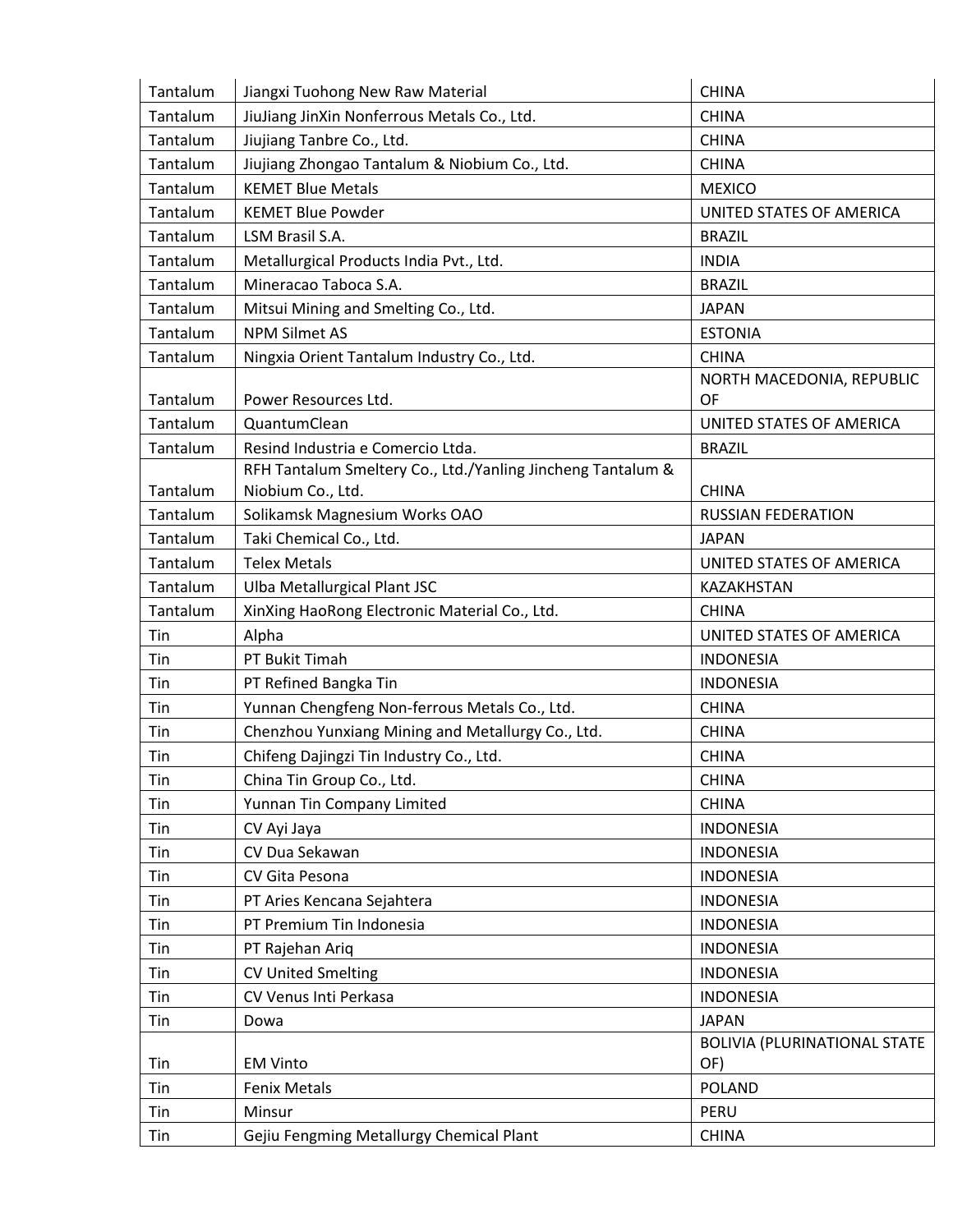| Tin | Gejiu Kai Meng Industry and Trade LLC          | <b>CHINA</b>                 |
|-----|------------------------------------------------|------------------------------|
| Tin | Gejiu Non-Ferrous Metal Processing Co., Ltd.   | <b>CHINA</b>                 |
| Tin | Gejiu Yunxin Nonferrous Electrolysis Co., Ltd. | <b>CHINA</b>                 |
| Tin | Gejiu Zili Mining And Metallurgy Co., Ltd.     | <b>CHINA</b>                 |
| Tin | Guangdong Hanhe Non-Ferrous Metal Co., Ltd.    | <b>CHINA</b>                 |
| Tin | Guanyang Guida Nonferrous Metal Smelting Plant | <b>CHINA</b>                 |
| Tin | HuiChang Hill Tin Industry Co., Ltd.           | <b>CHINA</b>                 |
| Tin | Huichang Jinshunda Tin Co., Ltd.               | <b>CHINA</b>                 |
| Tin | PT Timah Tbk Mentok                            | <b>INDONESIA</b>             |
| Tin | Jiangxi New Nanshan Technology Ltd.            | <b>CHINA</b>                 |
| Tin | Ma'anshan Weitai Tin Co., Ltd.                 | <b>CHINA</b>                 |
| Tin | Magnu's Minerais Metais e Ligas Ltda.          | <b>BRAZIL</b>                |
| Tin | Malaysia Smelting Corporation (MSC)            | <b>MALAYSIA</b>              |
| Tin | Melt Metais e Ligas S.A.                       | <b>BRAZIL</b>                |
| Tin | Metallic Resources, Inc.                       | UNITED STATES OF AMERICA     |
| Tin | Metallo Belgium N.V.                           | <b>BELGIUM</b>               |
| Tin | Metallo Spain S.L.U.                           | SPAIN                        |
| Tin | Mineracao Taboca S.A.                          | <b>BRAZIL</b>                |
| Tin | Mitsubishi Materials Corporation               | <b>JAPAN</b>                 |
| Tin | O.M. Manufacturing (Thailand) Co., Ltd.        | <b>THAILAND</b>              |
| Tin | O.M. Manufacturing Philippines, Inc.           | <b>PHILIPPINES</b>           |
|     |                                                | BOLIVIA (PLURINATIONAL STATE |
| Tin | Operaciones Metalurgicas S.A.                  | OF)                          |
| Tin | PT Artha Cipta Langgeng                        | <b>INDONESIA</b>             |
| Tin | PT ATD Makmur Mandiri Jaya                     | <b>INDONESIA</b>             |
| Tin | PT Babel Inti Perkasa                          | <b>INDONESIA</b>             |
| Tin | PT Babel Surya Alam Lestari                    | <b>INDONESIA</b>             |
| Tin | PT Bangka Prima Tin                            | <b>INDONESIA</b>             |
| Tin | PT Bangka Serumpun                             | <b>INDONESIA</b>             |
| Tin | PT Bangka Tin Industry                         | <b>INDONESIA</b>             |
| Tin | PT Belitung Industri Sejahtera                 | <b>INDONESIA</b>             |
| Tin | PT DS Jaya Abadi                               | <b>INDONESIA</b>             |
| Tin | PT Inti Stania Prima                           | <b>INDONESIA</b>             |
| Tin | PT Karimun Mining                              | <b>INDONESIA</b>             |
| Tin | PT Kijang Jaya Mandiri                         | <b>INDONESIA</b>             |
| Tin | PT Menara Cipta Mulia                          | <b>INDONESIA</b>             |
| Tin | PT Mitra Stania Prima                          | <b>INDONESIA</b>             |
| Tin | PT Panca Mega Persada                          | <b>INDONESIA</b>             |
| Tin | PT Prima Timah Utama                           | <b>INDONESIA</b>             |
| Tin | PT Rajawali Rimba Perkasa                      | <b>INDONESIA</b>             |
| Tin | PT Sariwiguna Binasentosa                      | <b>INDONESIA</b>             |
| Tin | PT Stanindo Inti Perkasa                       | <b>INDONESIA</b>             |
| Tin | PT Sukses Inti Makmur                          | <b>INDONESIA</b>             |
| Tin | PT Sumber Jaya Indah                           | <b>INDONESIA</b>             |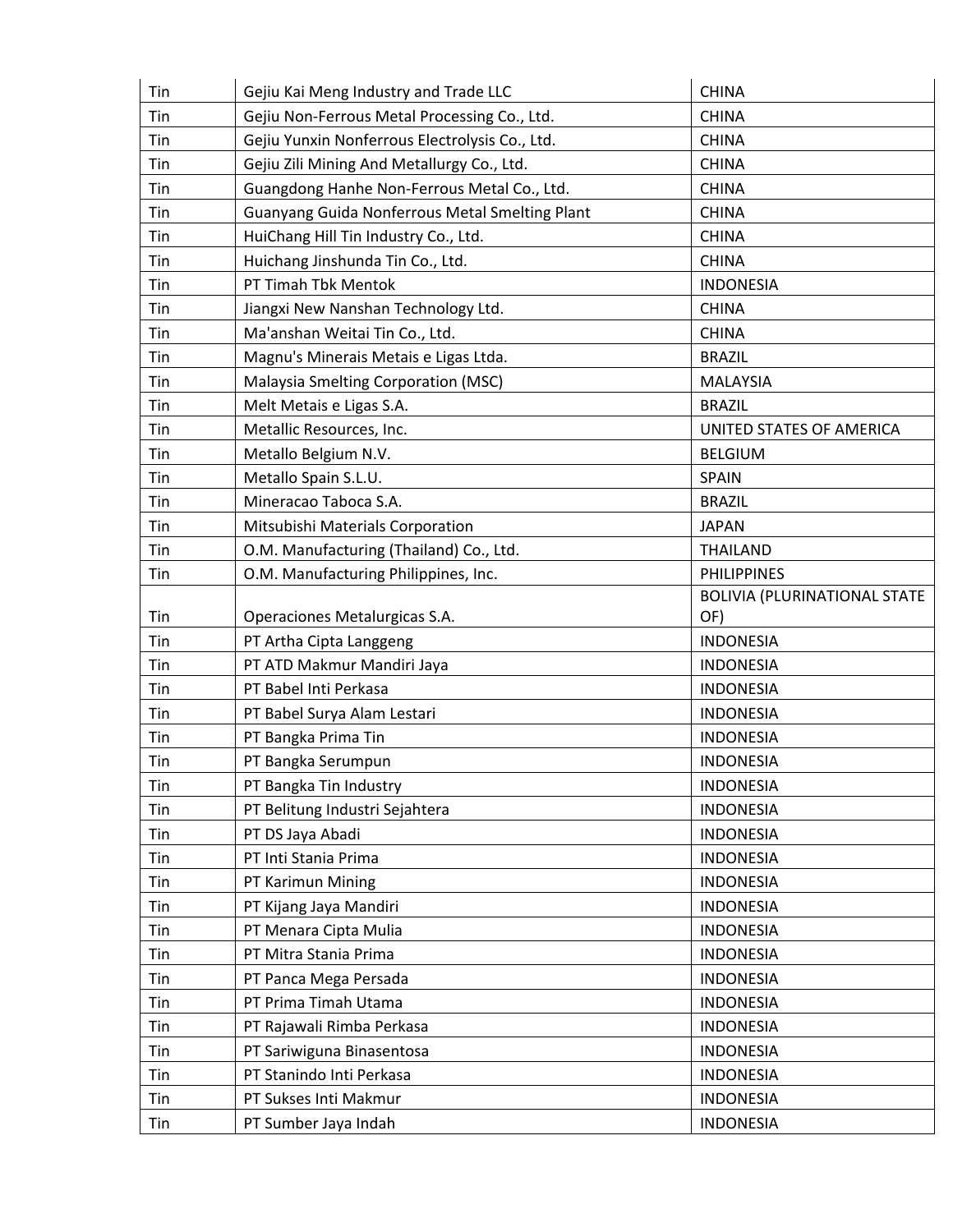| Tin      | PT Tinindo Inter Nusa                                         | <b>INDONESIA</b>          |
|----------|---------------------------------------------------------------|---------------------------|
| Tin      | PT Tirus Putra Mandiri                                        | <b>INDONESIA</b>          |
| Tin      | PT Tommy Utama                                                | <b>INDONESIA</b>          |
| Tin      | Resind Industria e Comercio Ltda.                             | <b>BRAZIL</b>             |
| Tin      | Rui Da Hung                                                   | TAIWAN, PROVINCE OF CHINA |
| Tin      | Soft Metais Ltda.                                             | <b>BRAZIL</b>             |
| Tin      | Thai Nguyen Mining and Metallurgy Co., Ltd.                   | <b>VIET NAM</b>           |
| Tin      | Thaisarco                                                     | <b>THAILAND</b>           |
| Tin      | Tin Technology & Refining                                     | UNITED STATES OF AMERICA  |
| Tin      | White Solder Metalurgia e Mineracao Ltda.                     | <b>BRAZIL</b>             |
| Tin      | Yunnan Yunfan Non-ferrous Metals Co., Ltd.                    | <b>CHINA</b>              |
| Tin      | Luna Smelter, Ltd.                                            | <b>RWANDA</b>             |
| Tin      | PT Timah (Persero) Tbk Mentok                                 | <b>INDONESIA</b>          |
| Tungsten | A.L.M.T. Corp.                                                | <b>JAPAN</b>              |
| Tungsten | <b>ACL Metais Eireli</b>                                      | <b>BRAZIL</b>             |
| Tungsten | Kennametal Huntsville                                         | UNITED STATES OF AMERICA  |
| Tungsten | Guangdong Xianglu Tungsten Co., Ltd.                          | <b>CHINA</b>              |
| Tungsten | Chenzhou Diamond Tungsten Products Co., Ltd.                  | <b>CHINA</b>              |
| Tungsten | Ganzhou Huaxing Tungsten Products Co., Ltd.                   | <b>CHINA</b>              |
| Tungsten | Chongyi Zhangyuan Tungsten Co., Ltd.                          | <b>CHINA</b>              |
| Tungsten | Fujian Ganmin RareMetal Co., Ltd.                             | <b>CHINA</b>              |
| Tungsten | Fujian Jinxin Tungsten Co., Ltd.                              | <b>CHINA</b>              |
| Tungsten | Ganzhou Haichuang Tungsten Co., Ltd.                          | <b>CHINA</b>              |
| Tungsten | Ganzhou Jiangwu Ferrotungsten Co., Ltd.                       | <b>CHINA</b>              |
| Tungsten | Ganzhou Seadragon W & Mo Co., Ltd.                            | <b>CHINA</b>              |
| Tungsten | Global Tungsten & Powders Corp.                               | UNITED STATES OF AMERICA  |
| Tungsten | H.C. Starck Smelting GmbH & Co. KG                            | <b>GERMANY</b>            |
| Tungsten | H.C. Starck Tungsten GmbH                                     | <b>GERMANY</b>            |
| Tungsten | Hunan Chunchang Nonferrous Metals Co., Ltd.                   | <b>CHINA</b>              |
| Tungsten | Hunan Chenzhou Mining Co., Ltd.                               | <b>CHINA</b>              |
| Tungsten | Hunan Chuangda Vanadium Tungsten Co., Ltd. Wuji               | <b>CHINA</b>              |
| Tungsten | Hunan Litian Tungsten Industry Co., Ltd.                      | <b>CHINA</b>              |
| Tungsten | Hydrometallurg, JSC                                           | <b>RUSSIAN FEDERATION</b> |
| Tungsten | Japan New Metals Co., Ltd.                                    | <b>JAPAN</b>              |
| Tungsten | Jiangwu H.C. Starck Tungsten Products Co., Ltd.               | <b>CHINA</b>              |
| Tungsten | Jiangxi Gan Bei Tungsten Co., Ltd.                            | <b>CHINA</b>              |
| Tungsten | Jiangxi Tonggu Non-ferrous Metallurgical & Chemical Co., Ltd. | <b>CHINA</b>              |
| Tungsten | Jiangxi Xinsheng Tungsten Industry Co., Ltd.                  | <b>CHINA</b>              |
| Tungsten | Jiangxi Yaosheng Tungsten Co., Ltd.                           | <b>CHINA</b>              |
| Tungsten | Kennametal Fallon                                             | UNITED STATES OF AMERICA  |
| Tungsten | KGETS Co., Ltd.                                               | KOREA, REPUBLIC OF        |
| Tungsten | Lianyou Metals Co., Ltd.                                      | TAIWAN, PROVINCE OF CHINA |
| Tungsten | Malipo Haiyu Tungsten Co., Ltd.                               | <b>CHINA</b>              |
| Tungsten | Masan Tungsten Chemical LLC (MTC)                             | <b>VIET NAM</b>           |